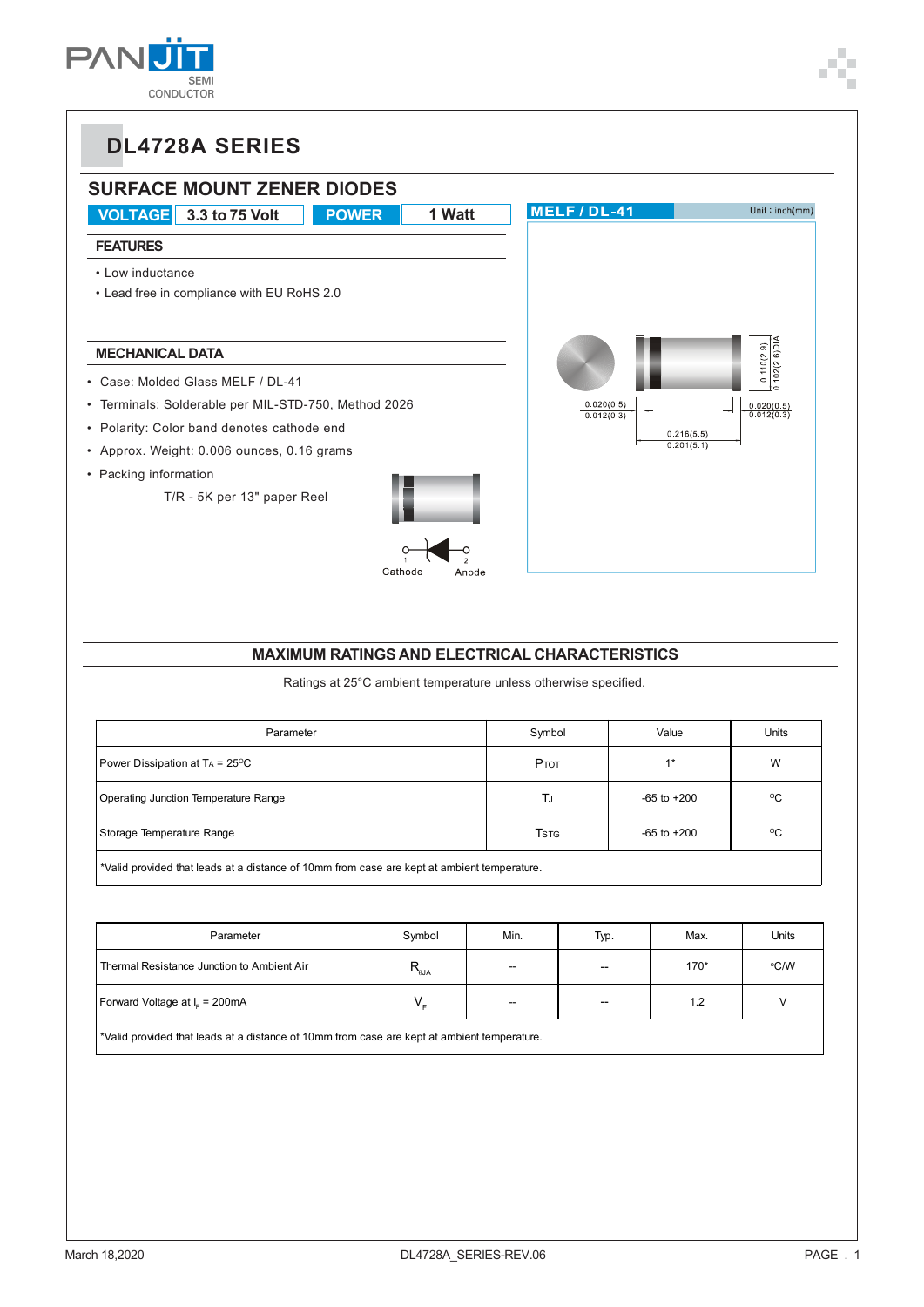

| Part Number                                 | Maximum Zener Voltage |        |        | Maximum Zener Impedance |                |           |              | Maximum Leakage<br>Current |                |
|---------------------------------------------|-----------------------|--------|--------|-------------------------|----------------|-----------|--------------|----------------------------|----------------|
|                                             | Vz @ IzT              |        |        | ZzT @ IzT               |                | Zzk @ Izk |              | IR @ VR                    |                |
| 1 Watt Zener Diodes (Glass Sealed Envelope) | Nom. V                | Min. V | Max. V | $\Omega$                | mA             | $\Omega$  | mA           | μA                         | V              |
| <b>DL4728A</b>                              | 3.3                   | 3.14   | 3.47   | 10                      | 76             | 400       | $\mathbf{1}$ | 100                        | $\mathbf{1}$   |
| <b>DL4729A</b>                              | 3.6                   | 3.42   | 3.78   | 10                      | 69             | 400       | $\mathbf{1}$ | 100                        | $\mathbf{1}$   |
| <b>DL4730A</b>                              | 3.9                   | 3.71   | 4.1    | 9                       | 64             | 400       | $\mathbf{1}$ | 50                         | $\mathbf{1}$   |
| <b>DL4731A</b>                              | 4.3                   | 4.09   | 4.52   | 9                       | 58             | 400       | $\mathbf{1}$ | 10                         | $\mathbf{1}$   |
| <b>DL4732A</b>                              | 4.7                   | 4.47   | 4.94   | 8                       | 53             | 500       | $\mathbf{1}$ | 10                         | $\mathbf{1}$   |
| <b>DL4733A</b>                              | 5.1                   | 4.85   | 5.36   | $\overline{7}$          | 49             | 550       | $\mathbf{1}$ | 10                         | $\mathbf{1}$   |
| <b>DL4734A</b>                              | 5.6                   | 5.32   | 5.88   | 5                       | 45             | 600       | $\mathbf{1}$ | 10                         | $\overline{2}$ |
| <b>DL4735A</b>                              | 6.2                   | 5.89   | 6.51   | $\overline{2}$          | 41             | 700       | $\mathbf{1}$ | 10                         | 3              |
| <b>DL4736A</b>                              | 6.8                   | 6.46   | 7.14   | 3.5                     | 37             | 700       | $\mathbf{1}$ | 10                         | 4              |
| <b>DL4737A</b>                              | 7.5                   | 7.13   | 7.88   | $\overline{4}$          | 34             | 700       | 0.5          | 10                         | 5              |
| <b>DL4738A</b>                              | 8.2                   | 7.79   | 8.61   | 4.5                     | 31             | 700       | 0.5          | 10                         | 6              |
| <b>DL4739A</b>                              | 9.1                   | 8.65   | 9.56   | 5                       | 28             | 700       | 0.5          | 10                         | $\overline{7}$ |
| <b>DL4740A</b>                              | 10                    | 9.5    | 10.5   | $\overline{7}$          | 25             | 700       | 0.25         | 10                         | 7.6            |
| <b>DL4741A</b>                              | 11                    | 10.45  | 11.55  | 8                       | 23             | 700       | 0.25         | 5                          | 8.4            |
| <b>DL4742A</b>                              | 12                    | 11.4   | 12.6   | 9                       | 21             | 700       | 0.25         | 5                          | 9.1            |
| <b>DL4743A</b>                              | 13                    | 12.35  | 13.65  | 10                      | 19             | 700       | 0.25         | 5                          | 9.9            |
| <b>DL4744A</b>                              | 15                    | 14.25  | 15.75  | 14                      | 17             | 700       | 0.25         | 5                          | 11.4           |
| <b>DL4745A</b>                              | 16                    | 15.2   | 16.8   | 16                      | 15.5           | 700       | 0.25         | 5                          | 12.2           |
| <b>DL4746A</b>                              | 18                    | 17.1   | 18.9   | 20                      | 14             | 750       | 0.25         | 5                          | 13.7           |
| <b>DL4747A</b>                              | 20                    | 19     | 21     | 22                      | 12.5           | 750       | 0.25         | 5                          | 15.2           |
| <b>DL4748A</b>                              | 22                    | 20.9   | 23.1   | 23                      | 11.5           | 750       | 0.25         | 5                          | 16.7           |
| <b>DL4749A</b>                              | 24                    | 22.8   | 25.2   | 25                      | 10.5           | 750       | 0.25         | 5                          | 18.2           |
| <b>DL4750A</b>                              | 27                    | 25.65  | 28.35  | 35                      | 9.5            | 750       | 0.25         | 5                          | 20.6           |
| <b>DL4751A</b>                              | 30                    | 28.5   | 31.5   | 40                      | 8.5            | 1000      | 0.25         | 5                          | 22.8           |
| <b>DL4752A</b>                              | 33                    | 31.35  | 34.65  | 45                      | 7.5            | 1000      | 0.25         | 5                          | 25.1           |
| <b>DL4753A</b>                              | 36                    | 34.2   | 37.8   | 50                      | $\overline{7}$ | 1000      | 0.25         | 5                          | 27.4           |
| <b>DL4754A</b>                              | 39                    | 37.05  | 40.95  | 60                      | 6.5            | 1000      | 0.25         | 5                          | 29.7           |
| <b>DL4755A</b>                              | 43                    | 40.85  | 45.15  | 70                      | 6              | 1500      | 0.25         | 0.5                        | 32.7           |
| <b>DL4756A</b>                              | 47                    | 44.65  | 49.35  | 80                      | 5.5            | 1500      | 0.25         | $0.5\,$                    | 35.8           |
| <b>DL4757A</b>                              | 51                    | 48.45  | 53.55  | 95                      | 5              | 1500      | 0.25         | 0.5                        | 38.8           |
| <b>DL4758A</b>                              | 56                    | 53.2   | 58.8   | 110                     | 4.5            | 2000      | 0.25         | 0.5                        | 42.6           |
| <b>DL4759A</b>                              | 62                    | 58.9   | 65.1   | 125                     | 4.0            | 2000      | 0.25         | 0.5                        | 47.1           |
| <b>DL4760A</b>                              | 68                    | 64.6   | 71.4   | 150                     | 3.7            | 2000      | 0.25         | 0.5                        | 51.7           |
| <b>DL4761A</b>                              | 75                    | 71.25  | 78.75  | 175                     | 3.3            | 2000      | 0.25         | $0.5\,$                    | 56             |

T.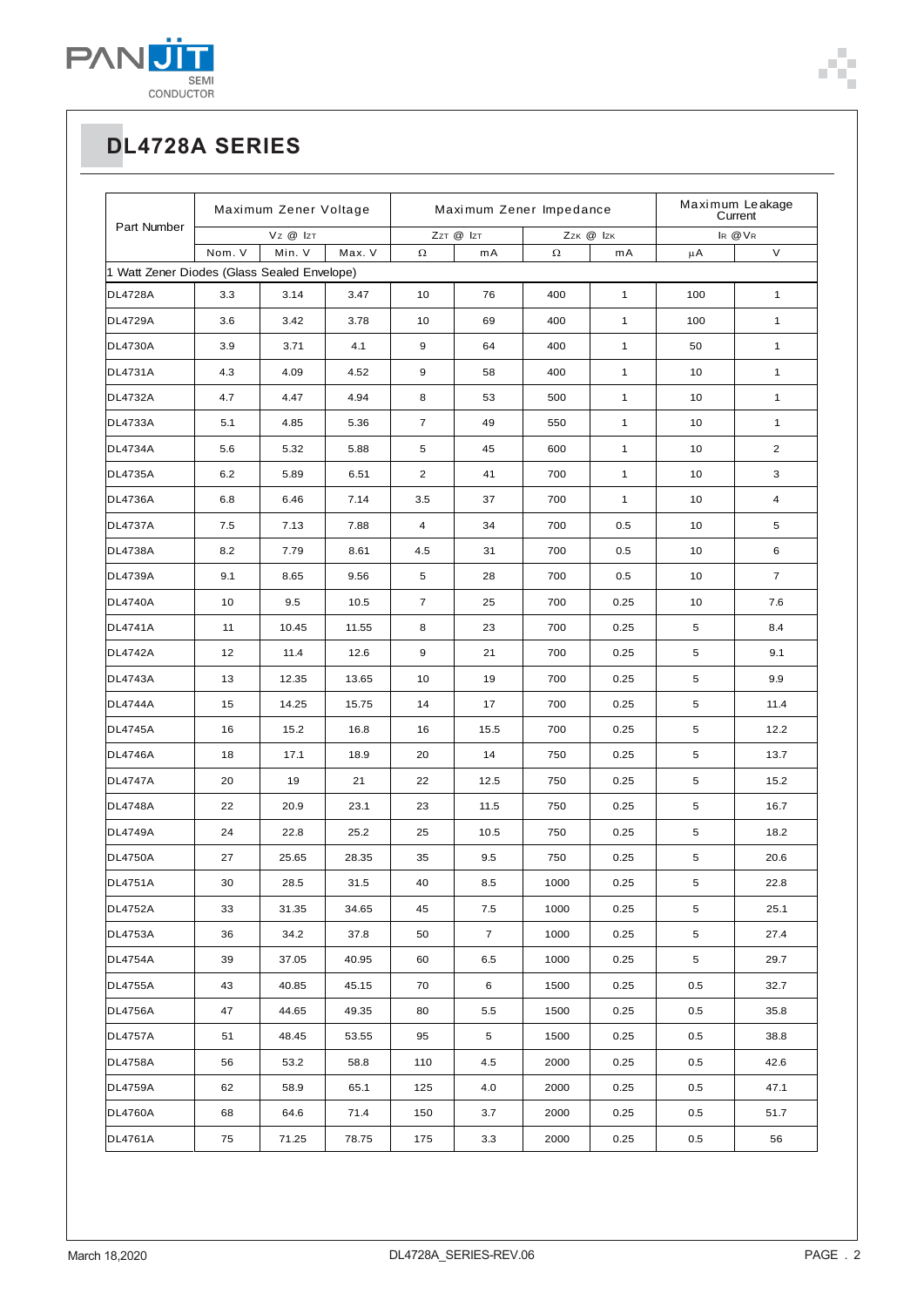

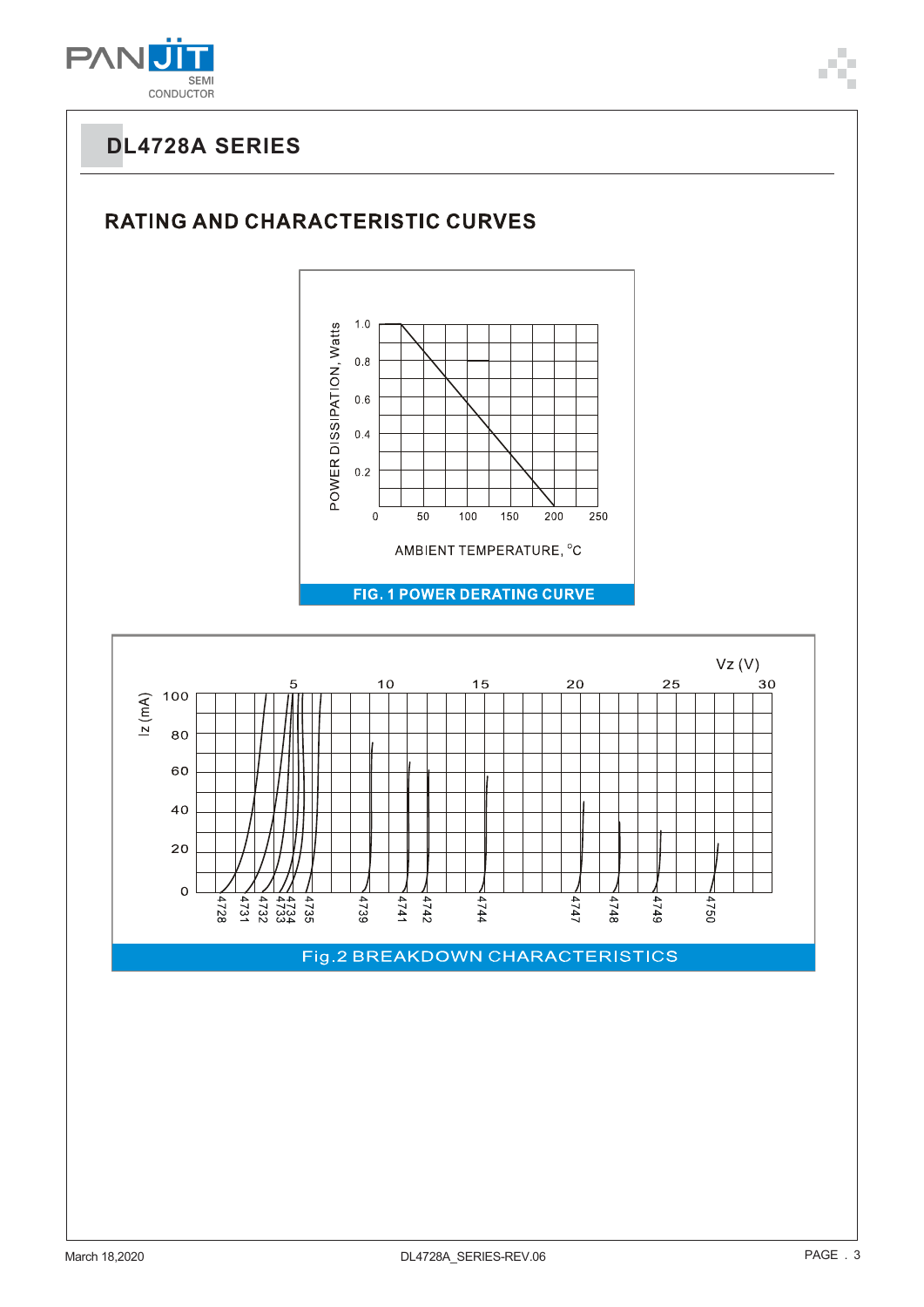





#### **ORDER INFORMATION**

• Packing information

T/R - 5K per 13" plastic Reel

T/R - 1.5K per 7" plastic Reel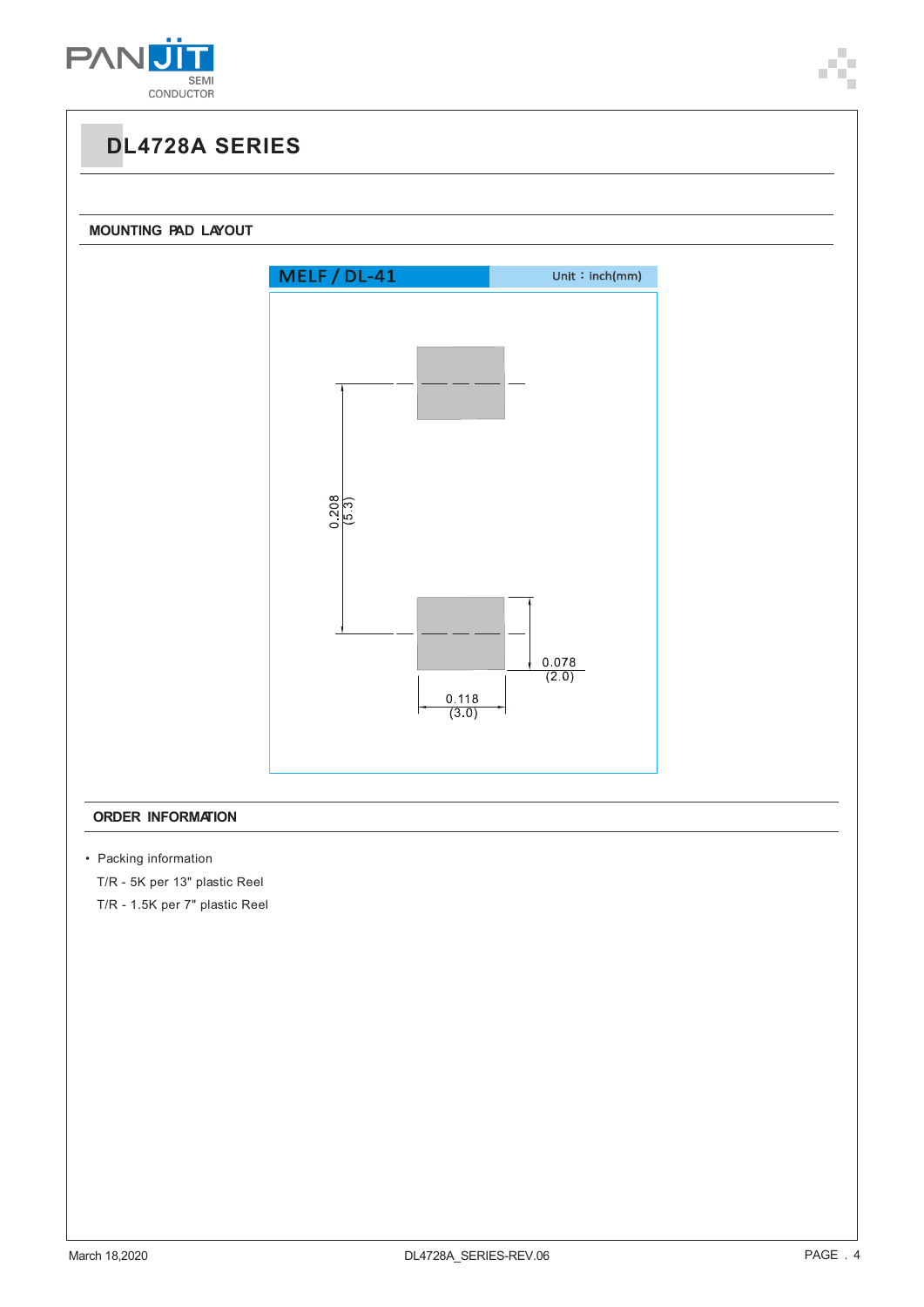

# **Part No\_packing code\_Version**

DL4728A\_R1\_10001 DL4728A\_R2\_10001

### **For example :**

**RB500V-40\_R2\_00001** т

**Part No.**

**Serial number**  $\overline{\phantom{a}}$ **Version code means HF Packing size code means 13"**

**Packing type means T/R**

|                                                | <b>Version Code XXXXX</b> |                                            |                |                                                      |   |                                       |
|------------------------------------------------|---------------------------|--------------------------------------------|----------------|------------------------------------------------------|---|---------------------------------------|
| <b>Packing type</b>                            | 1 <sup>st</sup> Code      | <b>Packing size code</b>                   |                | 2 <sup>nd</sup> Code HF or RoHS 1 <sup>st</sup> Code |   | 2 <sup>nd</sup> ~5 <sup>th</sup> Code |
| <b>Tape and Ammunition Box</b><br>(T/B)        | A                         | N/A                                        | 0              | <b>HF</b>                                            | 0 | serial number                         |
| <b>Tape and Reel</b><br>(T/R)                  | R                         | 7"                                         |                | <b>RoHS</b>                                          | 1 | serial number                         |
| <b>Bulk Packing</b><br>(B/P)                   | в                         | 13"                                        | $\overline{2}$ |                                                      |   |                                       |
| <b>Tube Packing</b><br>(T/P)                   |                           | 26 <sub>mm</sub>                           | X              |                                                      |   |                                       |
| <b>Tape and Reel (Right Oriented)</b><br>(TRR) | S                         | 52mm                                       | Υ              |                                                      |   |                                       |
| <b>Tape and Reel (Left Oriented)</b><br>(TRL)  |                           | <b>PANASERT T/B CATHODE UP</b><br>(PBCU)   | u              |                                                      |   |                                       |
| <b>FORMING</b>                                 | F                         | <b>PANASERT T/B CATHODE DOWN</b><br>(PBCD) | D              |                                                      |   |                                       |